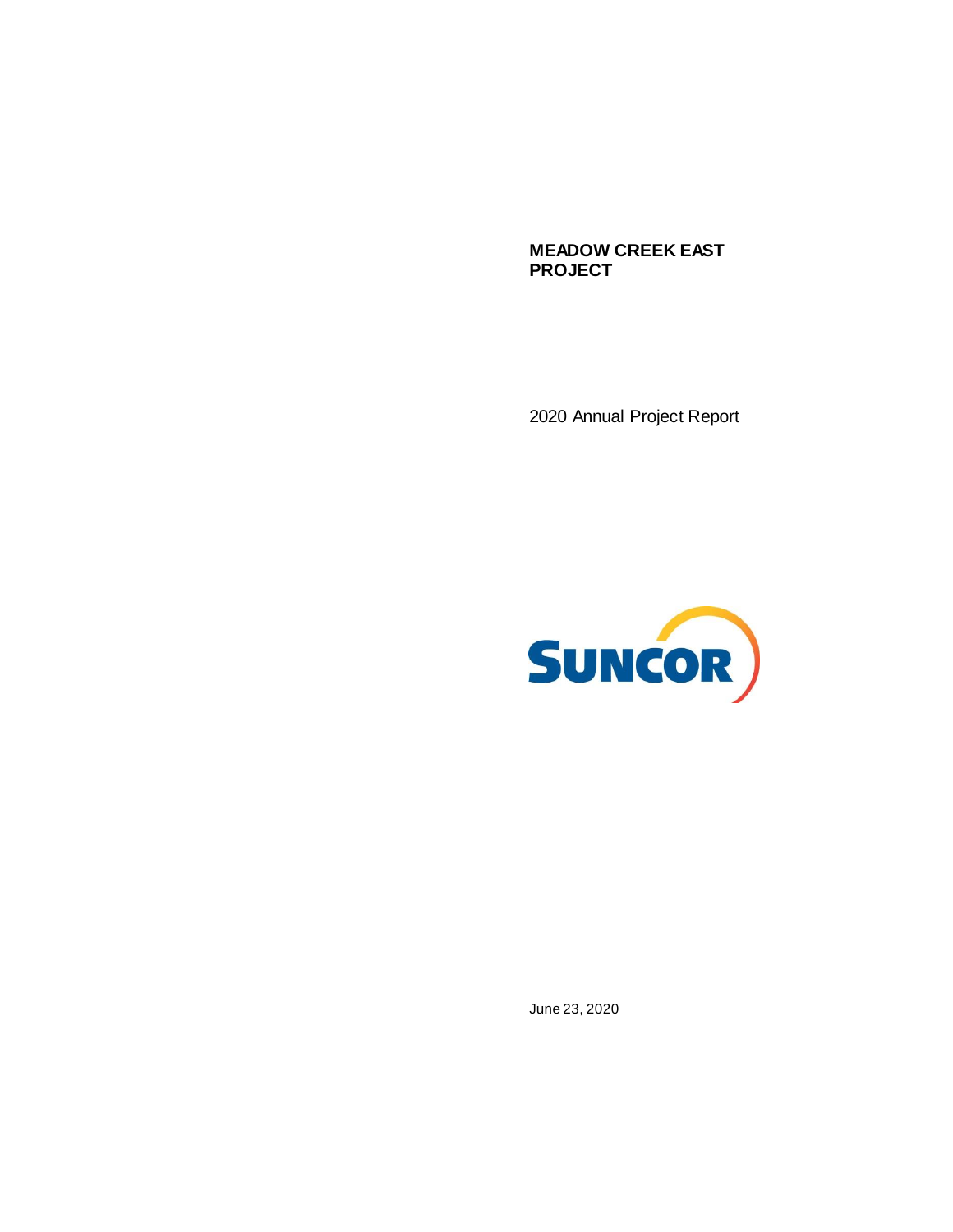

### **Table of Contents**

| 6.0 |  |
|-----|--|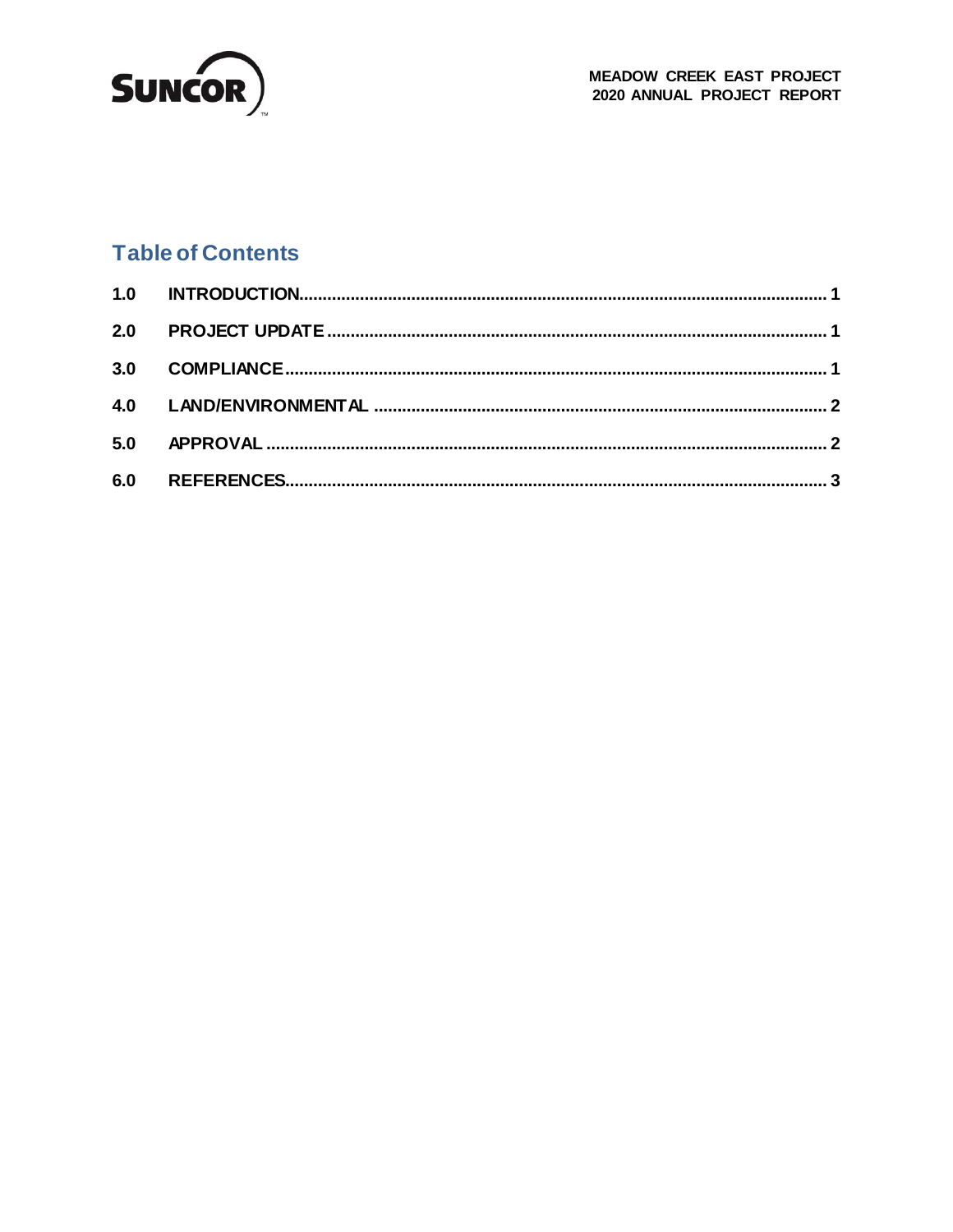<span id="page-2-3"></span>

# <span id="page-2-0"></span>**1.0 INTRODUCTION**

In accordance with conditions 5.25 through 5.27 and Schedule 2 of the Meadow Creek East project approval (PIA-003A) Suncor Energy Inc. (Suncor) is providing the information below required for the 2020 Annual Project Report.

### <span id="page-2-1"></span>**2.0 PROJECT UPDATE**

The Meadow Creek East project was approved by the Alberta Energy Regulator (AER) on March 27, 2017.

### **2019 Activities**

No tree clearing, disturbance or reclamation activities were completed in 2019 under the Meadow Creek East project approval.

In 2019 a number of core holes that were constructed under the oil sands exploration program were converted to a disposition under the Public Lands Act. These dispositions are not regulated by the Meadow Creek East approval but are mentioned in this report for information purposes. Additional information on these dispositions is available in Table 8 of the 2019 Annual Conservation and Reclamation Report submitted to the AER on March 31, 2020 (Suncor 2020).

In 2019 a number of water wells have been installed within or around the Meadow Creek East project boundary that are not regulated by the Meadow Creek East approval but are mentioned in this report for information purposes. Additional information on these dispositions is available in Table 9 of the 2019 Annual Conservation and Reclamation Report submitted to the AER on March 31, 2020.

#### **Proposed 2020 Activities**

Suncor has deferred the Meadow Creek East project and no activities regulated by the Meadow Creek East approval are planned for 2020. The operational life of the project remains 25 to over 40 years.

### <span id="page-2-2"></span>**3.0 COMPLIANCE**

Since receiving approval on March 27, 2017, Suncor has been working to identify and action regulatory compliance requirements. Suncor will continue this work through 2020. As no activities have been completed since receiving the approval, there are no audits, inspections or compliance actions to report at this time.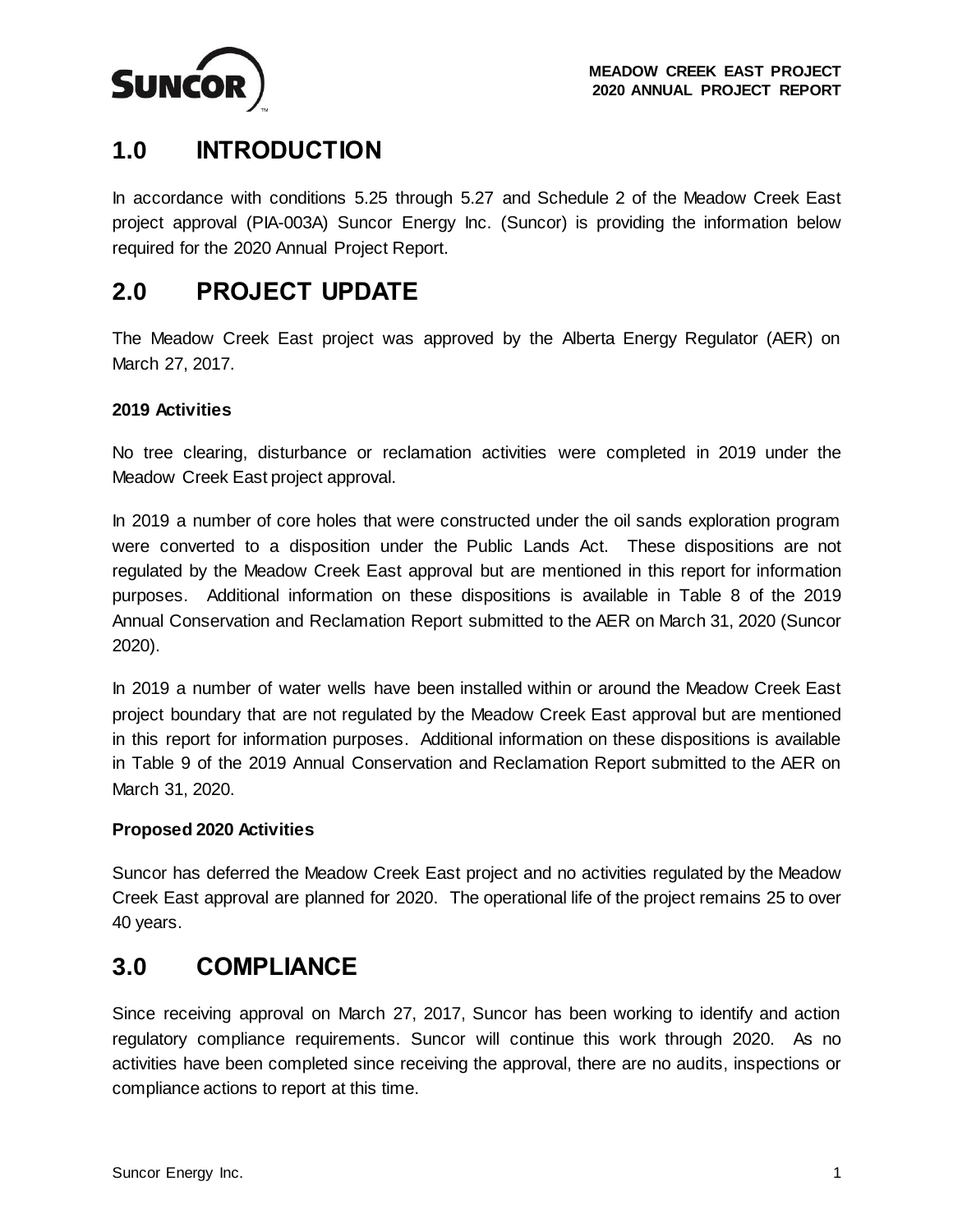

<span id="page-3-1"></span>

# **4.0 LAND/ENVIRONMENTAL**

There has been no update to the information required by the AER for Land/Environmental since project approval was received.

## <span id="page-3-0"></span>**5.0 APPROVAL**

On December 6th, 2019 an amendment (Suncor 2019a) of the MCE Project Approval (under EPEA and OSCA) was submitted to increase the inlet volume of the combined replicated Central Processing Facilities (CPF) to 88,000 bpd  $(13,991 \text{ m}^3/\text{d})$   $(44,000 \text{ bpd per CPF})$ , and to add sulphur recovery. The amendment application was approved on March 24, 2020.

Table 1 below presents a summarized update of compliance commitments in the approval. Additional information is available in schedule 9 and schedule 10 of PIA-003A.

| <b>Plan/Report Name</b>                                                    | <b>Updated Due Date</b>                                                                        | <b>Status</b>                                                                                                |
|----------------------------------------------------------------------------|------------------------------------------------------------------------------------------------|--------------------------------------------------------------------------------------------------------------|
| Soil Monitoring Program Proposal                                           | First soil monitoring event: January 31, 2021<br>Second soil monitoring event: January 31,2025 | To be submitted                                                                                              |
| Soil Monitoring Program Report                                             | First report: January 31, 2022<br>Second report: January 31, 2026                              | To be submitted                                                                                              |
| Project-Level Conservation,<br>Reclamation and Closure Plan <sup>(b)</sup> |                                                                                                | Authorized<br>July 25, 2019                                                                                  |
| Wildlife Mitigation and Monitoring<br>Program Proposal <sup>(c)</sup>      |                                                                                                | Authorized<br>October 3, 2019                                                                                |
| Wetland Reclamation Trial Program<br>Proposal                              | March 31, 2026                                                                                 | To be submitted                                                                                              |
| Reclamation Monitoring Program<br>Proposal                                 | June 30, 2022                                                                                  | To be submitted                                                                                              |
| Wetland and Water Body Monitoring<br>Program proposal                      | March 31, 2026                                                                                 | To be submitted                                                                                              |
| Comprehensive Wildlife Report                                              |                                                                                                | Authorizing the<br>reporting frequency of<br>the Comprehensive<br><b>Wildlife Report to</b><br>every 3 years |
| Water Act Preliminary Certificate                                          |                                                                                                | Updated expiry date<br>to March 26, 2022                                                                     |

 $(a)$  Suncor 2019b

 $(b)$  Suncor 2019c

The Annual Conservation and Reclamation report was submitted on March 31, 2020 (Suncor 2020) to comply with Schedule 5, Table N of the Approval and it follows the Specified Enactment Direction (SED) 001: Direction for Conservation and Reclamation Submissions (AER, 2016) for the period of January 1 to December 31, 2019.

Suncor has continued to engage with project stakeholders including Fort McMurray No.468 First Nation, Chipewyan Prairie Dene First Nation, Heart Lake First Nation, the Regional Municipality of Wood Buffalo and Fort McMurray Metis Local #1935, Willow Lake Metis Local #780, Conklin Metis Local #193, Fort McKay Metis Nation and the Willow Lake Community Association. No new project concerns have been identified since the approval was received.